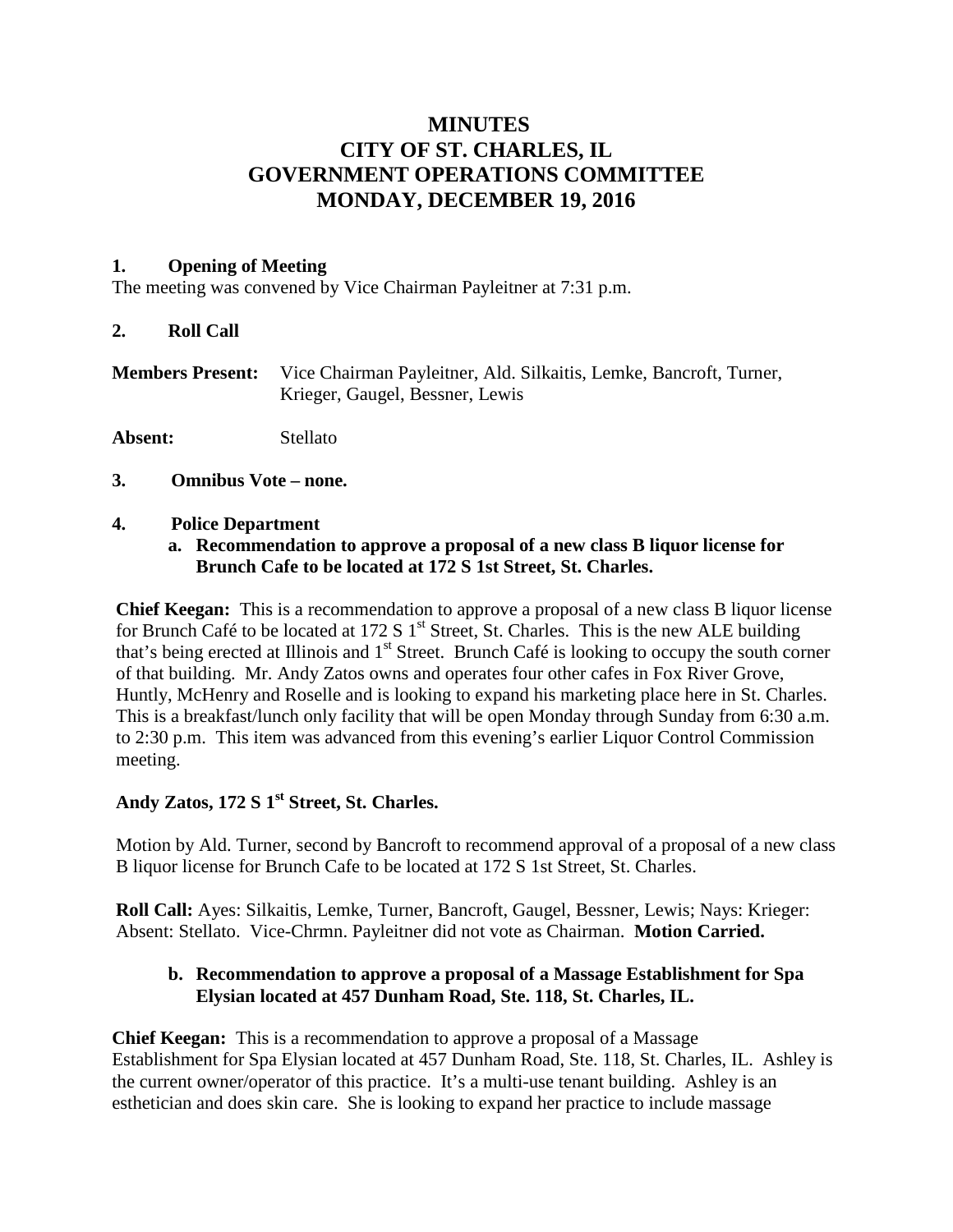Government Operations Committee December 19, 2016  $2 | P \text{ a ge}$ 

services. Prior to her retaining the services of a massage therapist, she is looking for city approval. We did a site visit and conducted a background inspection and this too is advanced from the Liquor Control Commission earlier this evening.

# **Ashley Pilarski, 457 Dunham Road, Ste. 118, St. Charles.**

**Vice-Chair Payleitner:** I didn't say this when I met you at the Liquor Control Commission, but I wanted to thank you for being pro-active for not coming to us after the fact seeking to get all your ducks in a row.

**Ald. Turner:** Are there any concerns from the Liquor Commission?

**Ald. Lewis:** I did not vote in favor of it. I'm just not comfortable with it at this point in time. There are some things about the appointment only and the lock doors; I'm here and you're not. She hasn't hired anyone yet. She's in the process of doing that. For me I need to see it move a little farther down before I vote yes on this at the Liquor Commission meeting.

**Ald. Gaugel:** What's your core business? Do you plan on being massages or esthetician services?

Ashley: Right now I'm just in a suite alone. I am going to share the suite with a massage therapist and once we grow, we'll move to a bigger place.

**Ald. Gaugel:** You are the licensed esthetician? The other thing Ald. Lewis had just alluded to was the question on item 12 and 13 where you operate by appointment only and you clicked "yes" and if you answer yes, will walk-ins be accepted? You put kind of yes, kind of no.

Ashley: If someone wants to make an appointment on the same day; one of my clients calls and asks if I can get them in for a wax? I can say sure, I'll meet you over there. If I'm not there, no one can walk in because the door is locked.

**Ald. Lewis:** It was my understanding it would be the same with the massage therapist also. If I'm not using it, you can use it. There's one room, one person at a time; so when the therapist is there, you're not there and vice versa. But if nobody is there, someone can call and somebody could be there. I was struggling with that.

**Vice-Chair Payleitner:** Chief could you explain the "by appointment only" piece of our ordinance?

**Chief Keegan:** We have a covenant in our massage ordinance that states if the license establishment is appointment only, there is no longer the need for a secondary person to act as a supervisor. Walk-ins cannot walk in due to the sheer size of this location. If you have a strip mall type environment and it's open notoriously and has it's fronts on a major thoroughfare where it's going to get a lot of foot traffic, there's that secondary piece that's required which is a supervisor or a receptionist. In this case it's a small owner occupied business; a part of a larger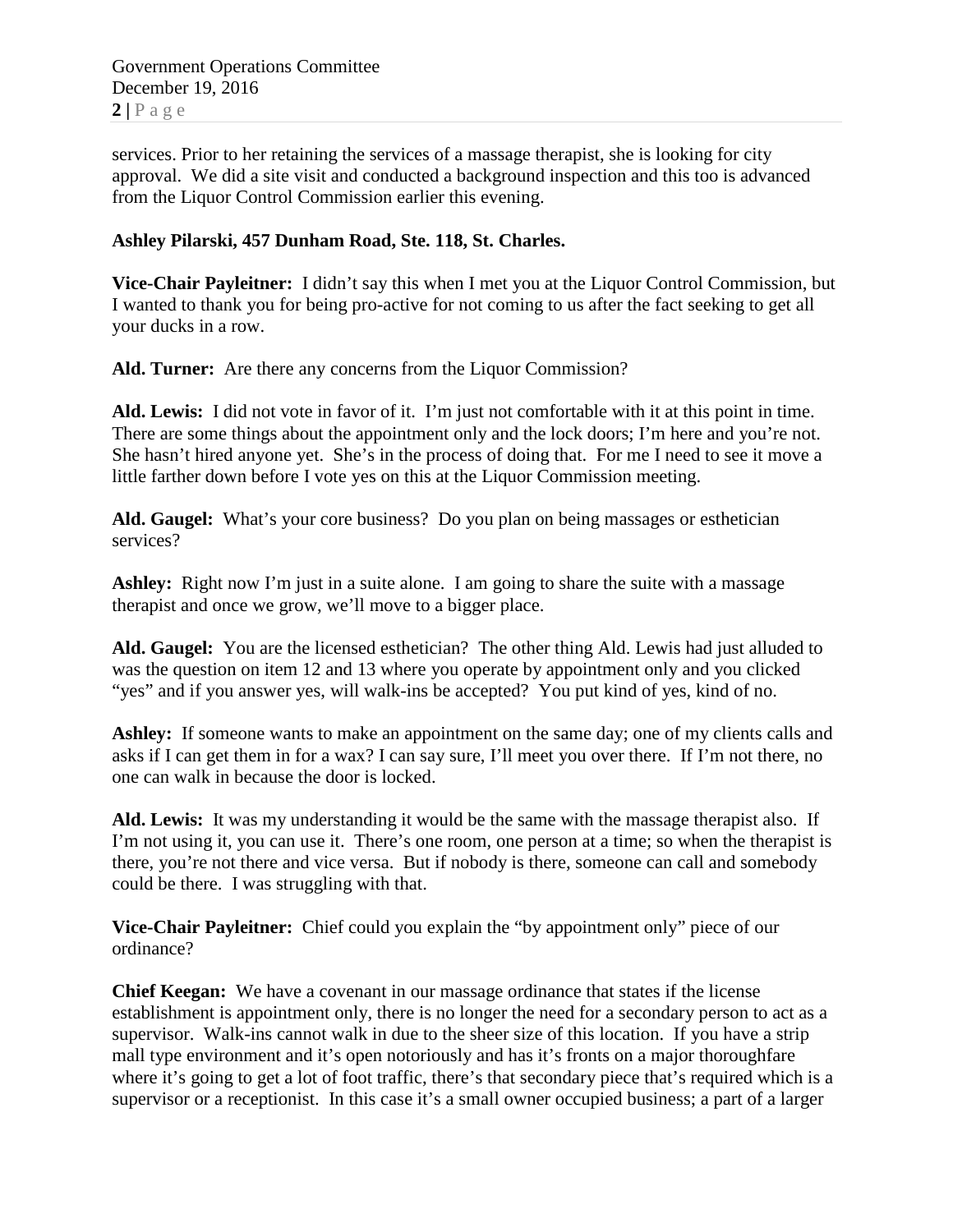Government Operations Committee December 19, 2016  $3 | P \text{ a ge}$ 

collaboration of other beauty type facilities and doesn't necessitate itself to walk-ins, and therefore is not required to have a secondary person to act as a supervisor or receptionist.

Motion by Ald. Turner, second by Lemke to recommend approval of a proposal of a Massage Establishment for Spa Elysian located at 457 Dunham Road, Ste. 118, St. Charles, IL.

**Roll Call:** Ayes: Silkaitis, Lemke, Turner, Bancroft, Gaugel, Bessner; Nays: Krieger, Lewis: Absent: Stellato. Vice-Chrmn. Payleitner did not vote as Chairman. **Motion Carried.**

# **c. Recommendation to approve a proposal of an event "Wine Down Winter" for Shakou LLC, 312 W Main Street, St. Charles.**

**Chief Keegan**: This is a recommendation to approve a proposal of an event entitled "Wine Down Winter" for Shakou LLC, 312 W Main Street, St. Charles. I would like to read the memorandum I submitted in your packets tonight.

- Event will take place on Saturday, March 4, 2017 from 1-5 pm. This is the day following Restaurant Week and a week prior to our St. Patrick's Day Parade.
- Shakou is setting up a website portal for advanced ticket purchasing; similar to what the Rotary did for Craft Beer Festival.
- The cost of the event is \$20.00 for the 4 hours.
- 25 retail/service establishments will be chosen as "meet and greets". These businesses will only be retail or service oriented; so it will not involve any restaurant/bar that serves liquor. The purpose of these locations are for the proprietor to serve a sampling of wine along with a food offering at each of their respective businesses to showcase our business district in St. Charles.
- Each stop will have a food offering and will provide a one ounce wine sample. As part of the advanced ticket sales and credentialing; once the participant signs up on the web portal, they'll stop at either two locations in St. Charles to be credential. One will be Shakou on the west side of St. Charles and the east side location will be Townhouse Books.
- Once they are checked off they will be provided a wristband that will have a sequential number and will be given a passport which is an overlay map of where the locations are and identified in St. Charles; and there will be checks and balances to ensure that they don't over consume alcohol.
- "Shakou Cares" would like to partner with Generation Rescue to offer a donation and some sort of VIP experience with some local folks in St. Charles that are well known to our business community.
- Each stop along the passport route will have a Basset certified Shakou employee serving the wine.
- Shakou is also responsible for obtaining an umbrella coverage on their Dram Shop insurance.
- This has been an event that was offered for many years at Shakou's legacy location in Libertyville. They've expanded Shakou restaurants to include Park Ridge, Arlington Heights, and Barrington. St. Charles will be the second location in which they will attempt to hold a "Wine Down Winter" event.
- The event is capped at a 1,000 to 1,100 participants.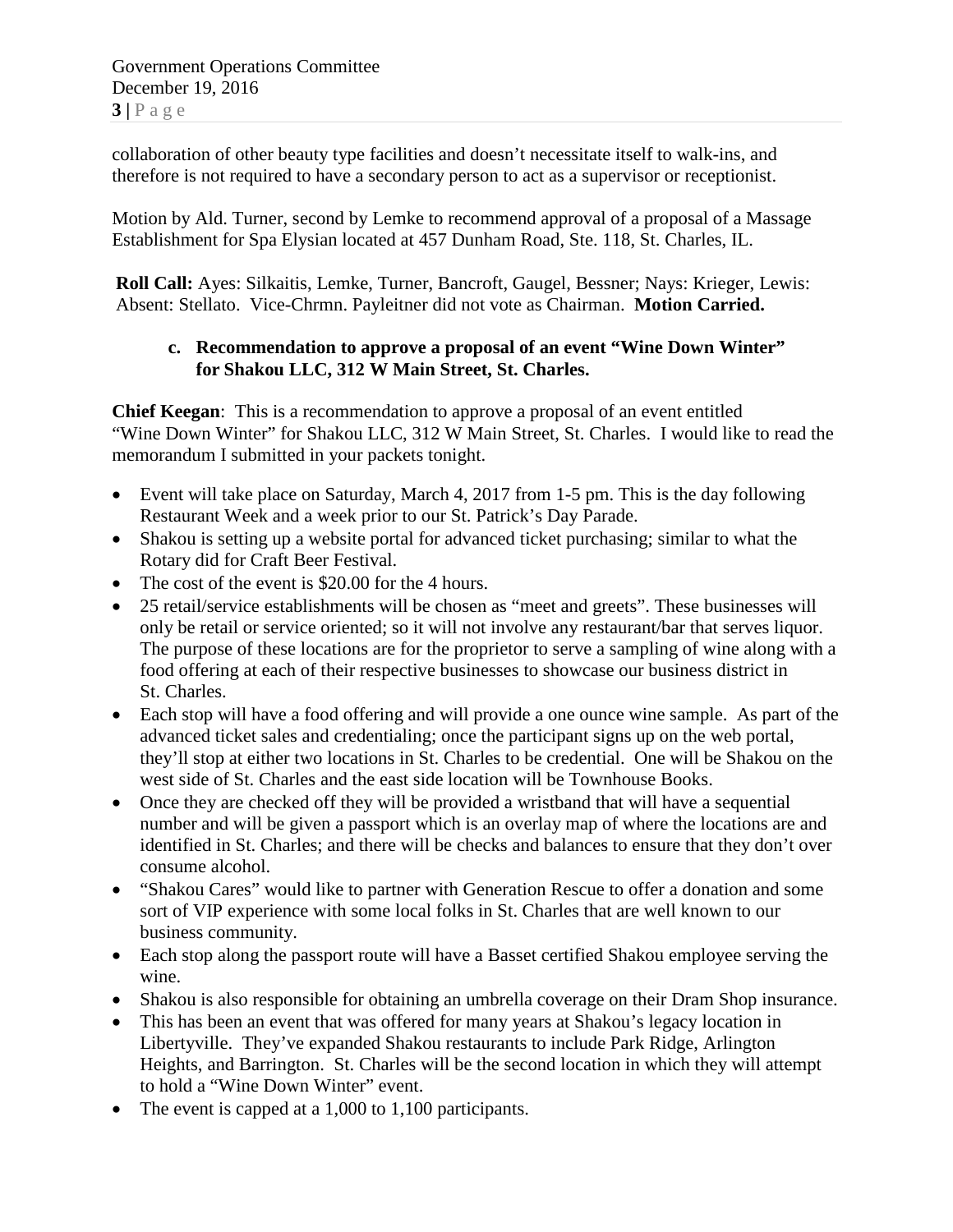- Shakou has a class B restaurant license. The E license is a Special Events license and per some of the language in the Special Event license, the Mayor or Liquor Commissioner has the authority to grant variances to that license.
- The DCSP was in attendance at our Liquor Control Commission tonight and they are endorsing this event to showcase our business district.
- I've talked with Libertyville police officials, Chief Herdegen. I've attached a Daily Herald article where this has been a long standing practice in Lake County. Milwaukee Avenue or Rt. 21 in Libertyville is very similar to Rt. 64, Main Street in St. Charles; and Libertyville has had great success.
- I am currently working with the Downtown Partnership and Shakou to develop a "passport" system to ensure a safe, clean, and responsible event.

We've done a lot of background work on this and are looking to approve the concept for right now. There's still a lot of legwork that has to be done prior to this event taking place. I would ask if the committee is okay with the concept, prior to taking this back to Council approval, I will work out some of the finer details with Ed and my staff including the map and what specific sites are going to included, how we're going to do the credentialing, and the passports.

# **Ed Hartigan, 312 W Main Street, St. Charles.**

**Vice-Chair Payleitner.** This is a new concept that was presented to us at the Liquor Commission and it's been process between you, the Mayor and Chief Keegan for a while now. You've had experience with the event in another town. Our caution was we wanted to look forward to seeing all the details nailed down before we go to Council for final approval.

**Ald. Turner:** How many do you expect to have at this event at this point at least?

**Ed:** When it first started at Libertyville we had 500 to 600 and it grew from there. Last year it was capped at 1,100 for safety reasons. I'm not targeting St. Charles' residents; I'm targeting surrounding communities via my social media. My head of PR is going to target all the cities that meet the demographics that are comparable to St. Charles.

**Ald. Lemke:** If there's food at each stop, is that indicative of what they might be offering if someone were to visit them as a single venue?

**Ed:** The food is in line with the liquor code that in order to offer servings of alcohol, you also have to have food in concert with that. I'm picking up the cost of my employees, so my only request from the retail business owners is that they provide snacks.

**Ald. Lewis:** We did have a lengthy conversation about this at the Liquor Commission meeting and while the general consensus was one of that we can get our concept, how do we go forward; several things came out of the conversation. There are no restaurants involved. It's only retail and service, so it would be hair salons, barber shops, places like that to bring people in. The businesses itself would have to supply the cheese, crackers, cookies, etc. and your business will be supplying the alcohol at these locations. The Chief assured me that they checked it with the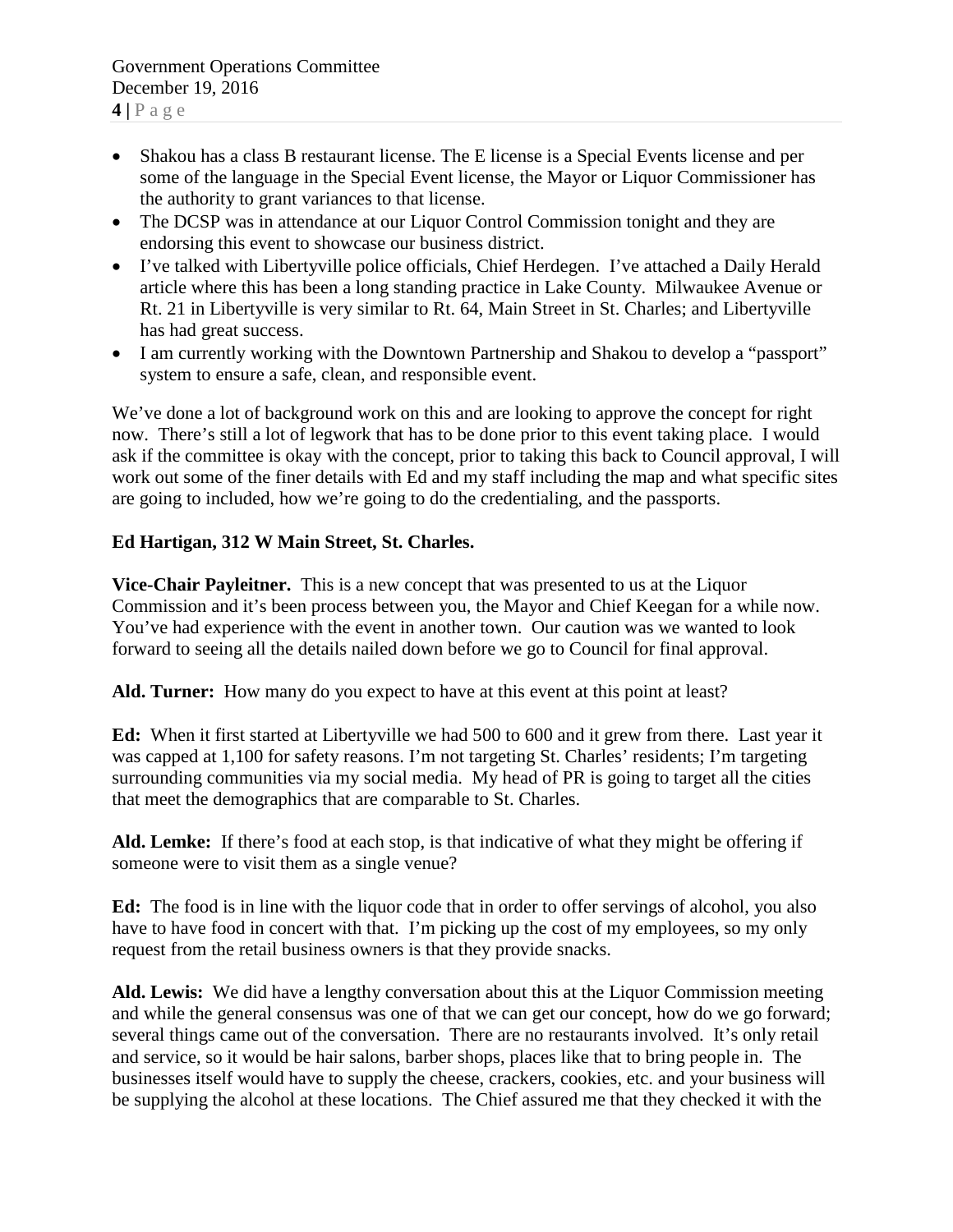Government Operations Committee December 19, 2016  $5|$   $P$  a g e

State liquor Commission and its appropriate to do this sort of thing. My concern was its too many places in trying to get around to 25 different locations in several square blocks; it was a little too much. The Chief stated they would probably check to make sure that nobody was being served too much; although there's 25 available, you might be cut off at 10 and might not get to go to all 25 if you look like you've been drinking too much. There was a lot of good conversation that came out of it and I think it's something that could work but I shared a concern about the streets and weather with it being winter. Maybe 15, 20 places so I think it has room to have more discussion but Ald. Payleitner had said that probably before we would approve it we would need more details.

**Mayor Rogina:** I don't think you said anything that wasn't said that you didn't emphasize. I would like to make a few points. Ald. Payleitner brought it up that we've had discussion on this subject for a year now, just in structure of the idea, the thought. I believe I've heard, as Mayor, that businesses in this town would relish the opportunity to see people coming into the community and getting a chance to know and understand their business in a relax atmosphere. Wine tasters are pretty sophisticated and will probably not go to all 25 places; they're going to limit the number of places they are going to visit, and pick and choose which ones they'll go to. What I like about the concept is the fact that we have a number of people whether they're our residents or elsewhere, they're going to come in and spend the afternoon in St. Charles and by the time 5:00 p.m. rolls around they'll be ready for supper and dine in our establishments. The DSCP said they would like to try this to see if it's a way for us to get people into town. At the end of the day the Council is going to decide how many of these kinds of events you want to have in a year. You don't want one every weekend. The Libertyville model has been successful and they do it once a year.

**Ed:** The focus on how many stops there are to me is early on. I don't even have five people signed up. I don't know how many we'll end up with. I'm trying to contain it logistically with a normal walking path so people aren't spread out all over the place. Ultimately it's going to come down to 25, 20, 10 of my employees that are BASSET certified and determine whether someone is overserved. I can't help if someone walks in having drunk three bottles of wine at home. If we stop one that is intoxicated, they lose their \$20 and they're out the door. To me focusing on how many stops we're going to have, and I understand there's concern on how many ounces a person has, ultimately it comes down to Shakou's employees to determine if a person is overserved just as they would during restaurant week or a regular Friday/Saturday night. It's not the retail employees deciding who has had too much to drink, it's certified BASSET employees.

**Mayor Rogina:** The restaurants and bars are not included in the mix here. This is an attempt to introduce the community and visitors to our city to our retail and service organizations. If the restaurants were there, people could go in there and drink all afternoon and that's not the purpose of this event. We want to enjoy staying downtown and perhaps have dinner at one their locations afterwards.

**Vice-Chair Payleitner:** This is an opportunity for people in town and out of town just to be introduced to those 25 businesses, not to see how many little sips of wine we can get. They can go to all 20 or 25 without even having any wine.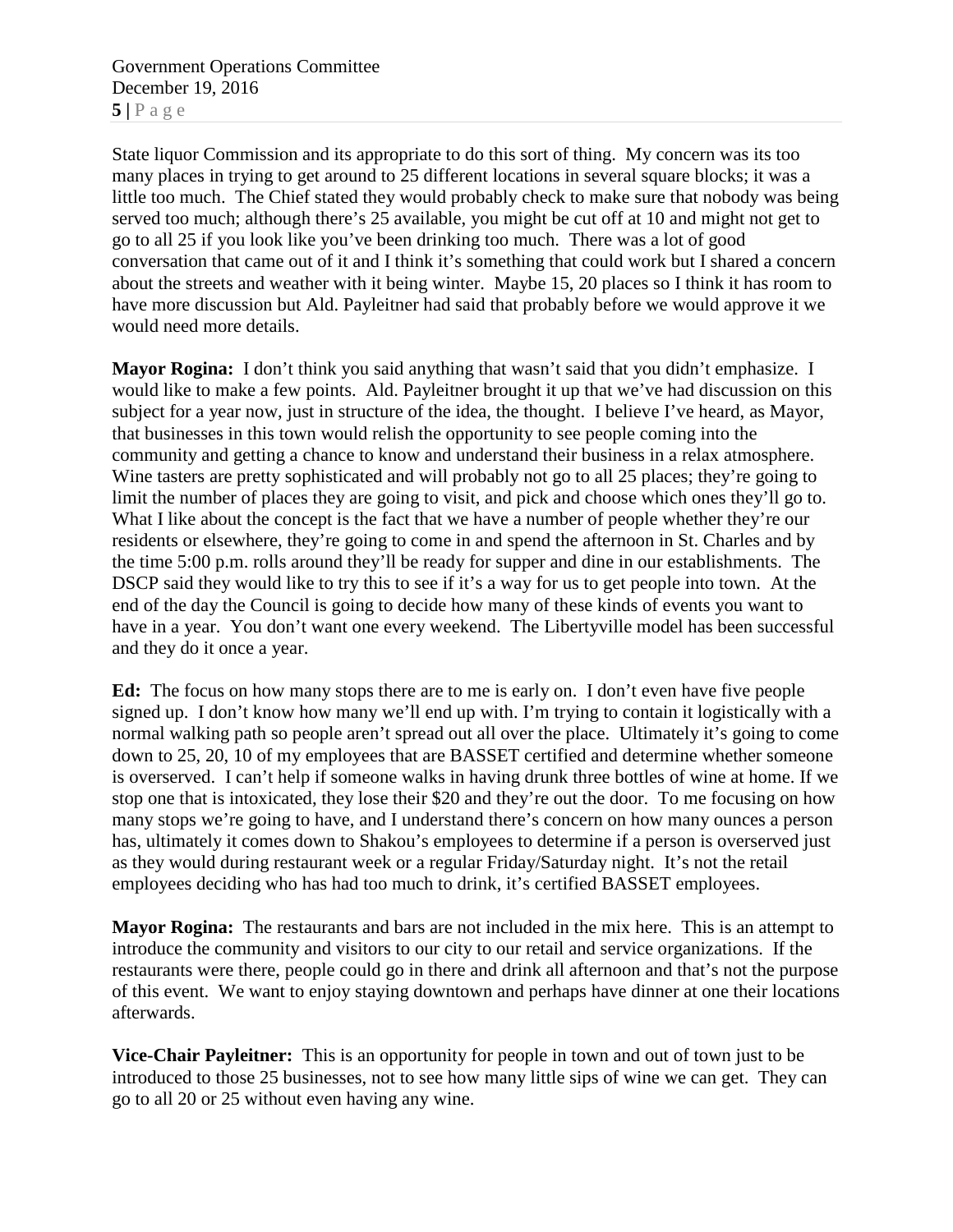Government Operations Committee December 19, 2016  $6|$   $P$   $a$   $g$   $e$ 

**Ed:** They can stop at five restaurants between them. No one has any control over that. The reason I didn't want to include pubs etc. as no one is going to the pub to try their wines. They're going to drink beer and hard alcohol. Wine drinkers taste and move on. They are not sitting there consuming an entire glass. A typical bottle of wine is 750 ml or 25.7 ounces. If we have 25 locations and each one is getting 1 to 1-1/2 ounce pour, which will vary, they could have a bottle of wine over the course of 4 hours which is not a catastrophic amount of alcohol for a normal person. To the sidewalk comment as part of the due diligence to the retail stores that sign up, they're obligated to make sure the sidewalks are clear in front of their stores. They are going to have to sign an agreement with me. My Dram Shop is going to cover but I'm going to be added as additional liability on their policies as well. There will be layers here in communication. I can do part of that as the due diligence. I'm fine with that.

Ald. Lewis: We're not agreeing to a license tonight; we're agreeing to a concept – correct?

**Ed:** I'm trying to get to the point where you all are comfortable so I can approach the businesses. I don't want to be left with egg on my face in getting people involved then having to be turned down. I'm going to be paying for all of this but am also getting some help from my partners in the industry and I need to line that all up. I've got a lot of due diligence on my side.

**Vice-Chair Payleitner:** You need this to go out and to solicit participants which is why I'm comfortable with Chief Keegan's offer of having a little bit of a break between committee and Council to get all those details nailed down and get the license at that point.

**Ald. Lemke:** I'm not sure how long it will take you to round up 5, 10 businesses; does it have to be winter. Could it be Wine Down Spring?

**Ed:** We talked about that early on at initial meetings. It's a play on words – Wine Down Winter. It doesn't make a whole lot of sense for Wine Down Summer. People are traveling more at that time. The idea behind March is that everyone is back from the holidays, its typically the slower season with restaurants and retail; and it's a way to draw people into the community.

**Ald. Lemke:** Would you be talking about a dedicated route like from A to B or first hole to the 18<sup>th</sup> hole or would people start and stop in a multiple of directions?

**Ed:** They could start at the front end or the back. My thought would be to gear the map with the locations, parking, safety, emergency aid, Shakou on one side and Town House on the other; and then have a walking type map where you could start at the east or west. My hope is to get some sort of a sensible walking path established. The Chief has agreed to give me officers to assist which I'll be paying for on an overtime basis; so the more concentrated and fluid I have it, the easier it is for me to determine how many police officers I have. I have two check-in locations so as not to have someone stuck strictly on the east or west side of town.

**Ald. Lewis:** One other thing as this came up with the plaza events. The liquor license was given for three events and one event was canceled due to weather. I would like you to think about what you would do if it was horrendous weather and you had to cancel. Would you be looking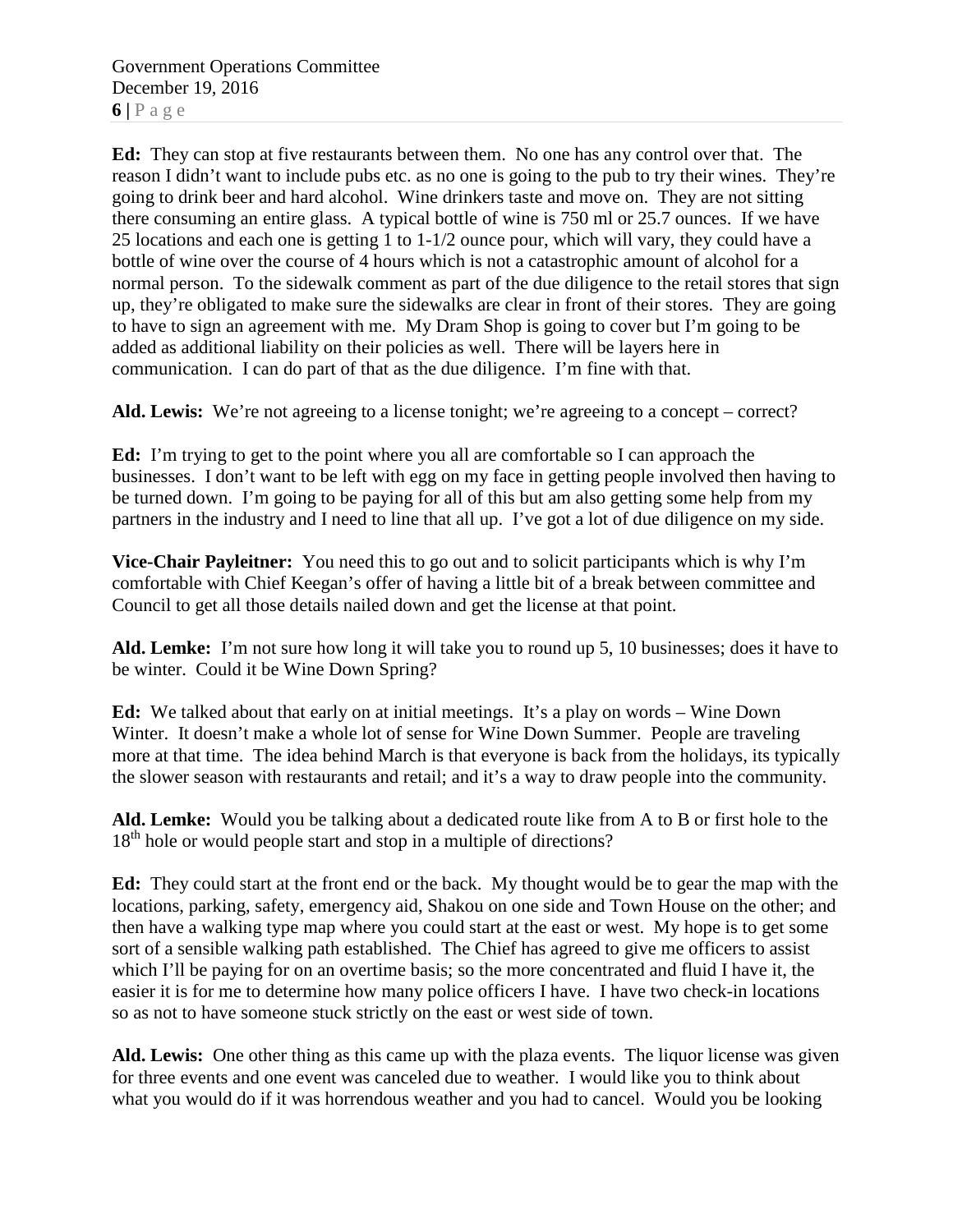for another date? Then that liquor license is hanging there and is for only that day? I would like you to think about how you would work through that situation.

**Ed:** I believe the Illinois law is that when you're issued a license it's good for 15 business days, so it would have to fall within that time frame.

**Chief Keegan:** At the state level the 15-day window, once you go down and get your State license, that goes for a 15- day window, however the local license is good for the day we specify. When I take this back to Council, if it's the pleasure of the committee to advance this, I'll talk about that.

**Ald. Turner:** So we're going to approve the liquor license and the concept for the advance subject to final approval at City Council?

Motion by Ald. Lewis, second by Turner to **r**ecommend approval of liquor license and the concept of a proposed event "Wine Down Winter" for Shakou LLC, 312 W Main Street, St. Charles.

**Chief Keegan:** I'll table this until further notice.

**Mayor Rogina:** A point of order on this would be to the Council that at the Council pending the final document, they're in position to vote Yeah or Nay on the final document.

**Ald. Payleitner:** Right, what we would like to do now is to communicate whether we buy into the concept and then Mr. Hartigan can go out and find businesses to participate.

**Roll Call:** Ayes: Silkaitis, Lemke, Turner, Bancroft, Gaugel, Bessner, Lewis; Nays: Krieger; Absent: Stellato. Vice-Chrmn. Payleitner did not vote as Chairman. **Motion Carried.**

# **d. Recommendation to approve street and parking lot closures for the 2017 Sly Fox Half Marathon on April 22, 2017.**

**Chief Keegan:** In your packet is a detailed account of not only the street closures but also the event itself. This is the third annual event of the Sly Fox.

**Scott Iott, 2285 Country Water Court, Elgin:** I am one of the race directors.

Motion by Ald. Turner, second by Gaugel to recommend approval of street and parking lot closures for the 2017 Sly Fox Half Marathon on April 22, 2017.

**Voice Vote:** Ayes: Unanimous; Nays: None. Vice Chrmn. Payleitner did not vote as Chair. **Motion Carried.**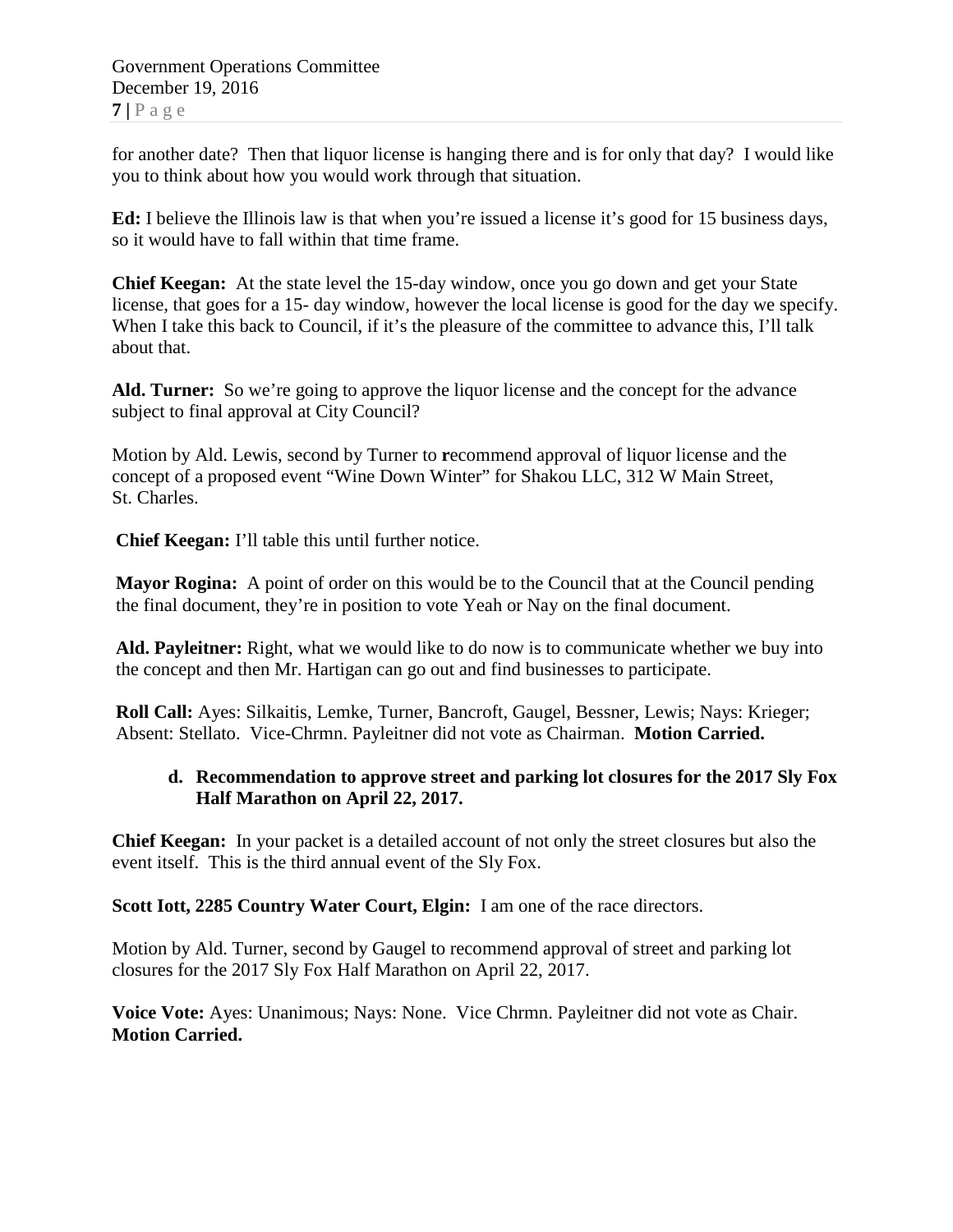### **5. Information Systems Department**

**a. Recommendation to approve an agreement with MAD Security to provide information security program development services for a not-to-exceed cost of \$38,680.**

**Larry Gunderson:** This is related to a project for developing an information security program and we're looking to have you approve an agreement with MAD Security out of Washington, D.C. We want to make sure our information security investments in the City are based on our risk; and we want to have a risk assessment drive on the parties of our Information Security program.

This includes our software applications and the key things that really support the City's business. We need to look at what are the threats to our information assets; and threats would be things like software, malware, search engineering problems. Another threat could be weather related events: flooding, tornadoes and things that could impact the delivery of our services with their information security.

Then the vulnerabilities of what potential gaps do we have in our building to control our security environment? So we work with a consultant to provide these services to look at where we are now, where we want to be going forward, our target date, and our plan to be able to get there. That's the proposal for MAD Securities for a total \$38,680.

**Ald. Payleitner:** Note that on the Executive Summary the numbers are wrong but they have been corrected.

Larry: Yes, its \$38,680 and it's budgeted.

**Ald. Gaugel:** I liked the way you weighted and did a best value selection. Can you clarify the scores; it wasn't necessarily the highest score when you did all the weighting? It was the scored and then you weighted it with the price and came up with your ranking. In reading it looked like Moss Adams had the highest technical score.

**Larry:** Yes they did and we did that without looking at the cost. It was a blind review and that proposal came out the best with having the most resources and time; however weighting against cost, it didn't have the best value.

**Ald. Gaugel:** I commend you. It's a great job in looking at all the pertinent and relevant points to make sure we're picking the right vendor at the best cost. Since Moss Adams had the highest score, there was a reason behind that, and are there things that we can potentially look at MAD Security providing what Moss Adams had already built in their proposal, or is there a gap there that we should be concerned about since there is a significant disparity between the Moss Adams ranking and everybody else's ranking? Is there anything in that gap that we should address or be on the lookout as we go forward?

Larry: Good question, one of the things that we do when evaluating proposals is look at what is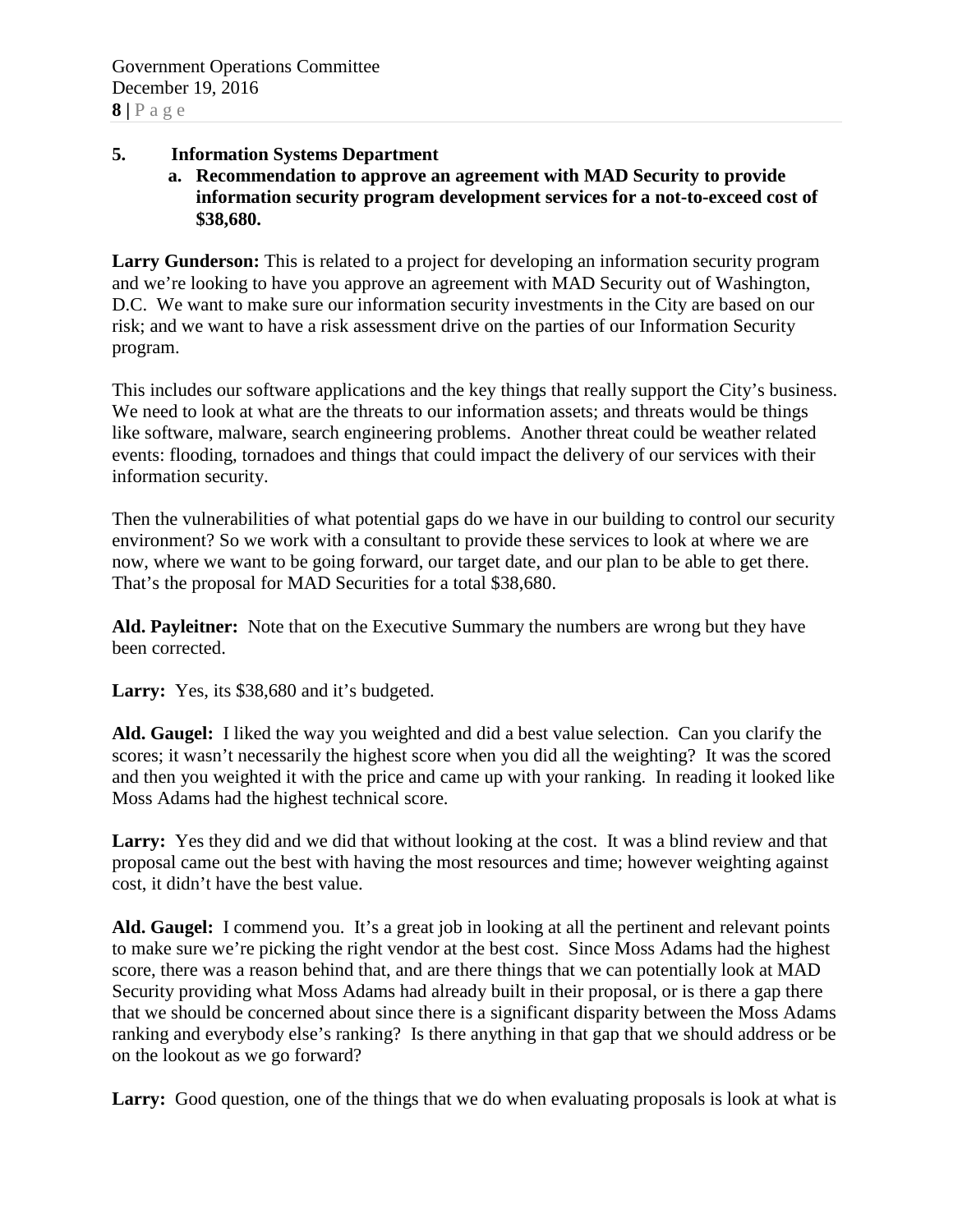the best fit for the objective for the project? Sometimes when someone goes way beyond your scope of what you expect it to be, they're really not providing you want you want. There is a mismatch between their scope. They may provide some additional services around technology planning which were viable good services, but not really appropriate for the scope of work we're looking at here. Certainly some of the things they proposed we would consider in going forward but not necessarily part of this project.

**Ald. Lemke:** The organization is from Washington, D.C. Do they have a strong presence here with all these resources of the folks that would help us; would they have to fly in?

Larry: Yes and of the six consultants, two are Chicago area based; so their travel cost is built in and it wasn't a differentiating factor given their additional travel costs didn't penalized them so much that they weren't a viable solution for our project.

Motion by Ald. Gaugel, second by Lemke to recommend approval of an agreement with MAD Security to provide information security program development services for a not-to-exceed cost of \$38,680.

**Voice Vote:** Ayes: Unanimous; Nays: None. Vice-Chair Payleitner did not vote as Chair. **Motion Carried.**

### **b. Recommendation to approve an agreement with Plante Moran to provide a Work Order/Asset Management and Community Development System Needs Assessment for a not-to-exceed cost of \$89,965.**

**Larry Gunderson:** This item will be proposed in two parts and I'll be joined by Michael Drake, Senior System Analyst, who will do the second part of the presentation. I'll give some background related to the recommendation and Mike will present the recommendation.

This is for our software Enterprise applications and I'll give you some examples. Enterprise application supports a lot of the core business processes, such as building permits, utility billing. Generally they cross departments and functions so workflows begin in one department and are eventually approved by a manager in another department. They provide a high degree of functionality within the Enterprise and along with that is a high degree of support as well. More examples will be to talk about with regards to asset management, redevelopment systems, such as plan review, permitting processing and licensing, utility billing applications, as well as our core financial applications through our Accounting, Human Resources, Payroll and Budgeting departments.

Back in 2010 we implemented a modern integrated system for our financials/accounting and HR payroll system which is called Infor Lawson. Many of our other Enterprise applications are a bit outdated, and don't meet the needs of our users. Utility Billing we had a recommendation for a consultant support for a few years. It was developed in the 70's and is antiquated. Asset Management systems is where we have several stand-alone systems that lack in agreement with each other. Community Development system, we have an application that was implemented in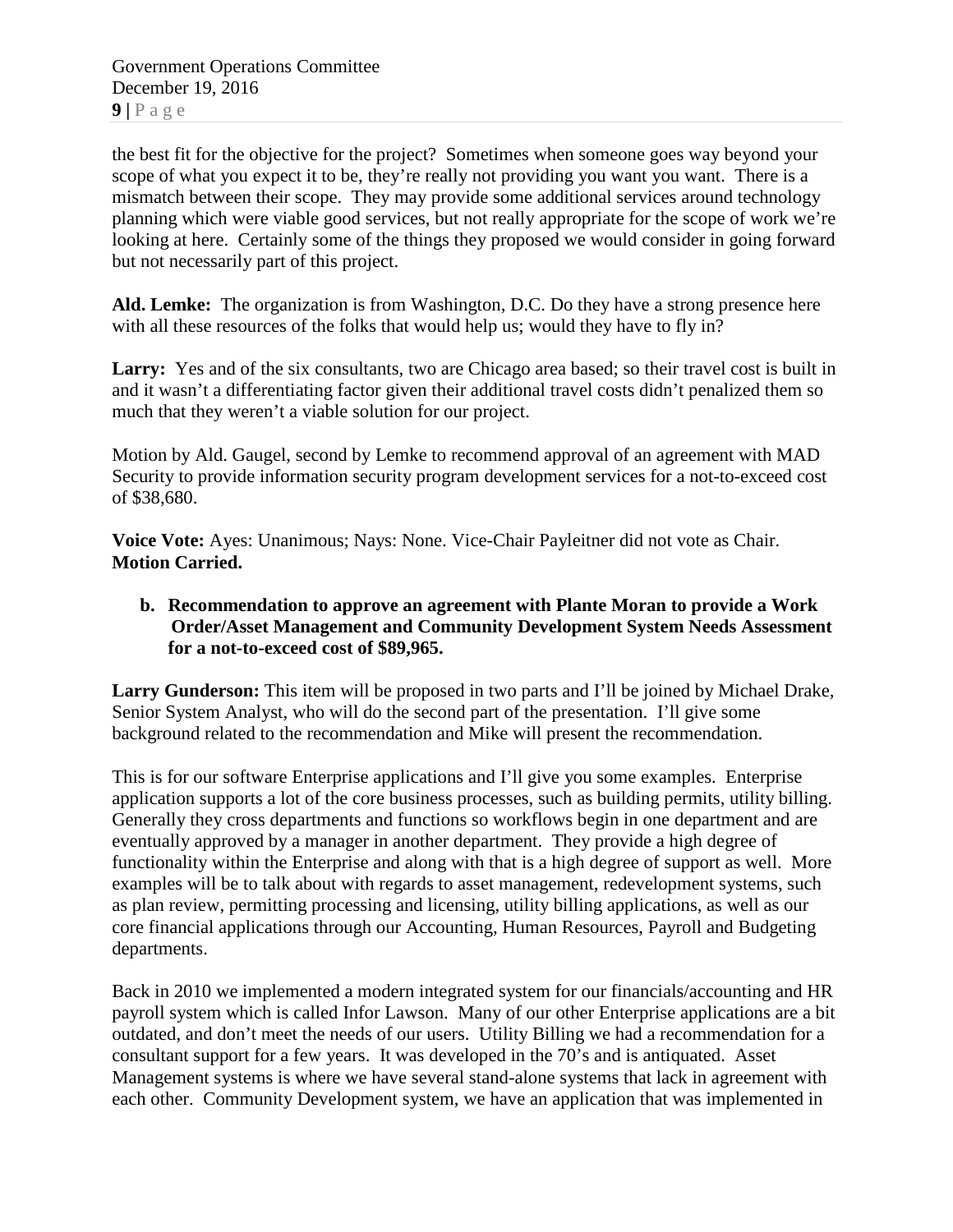Government Operations Committee December 19, 2016 **10 |** Page

2002 and was upgraded in 2005 as the last upgrade.

What is our response to those challenges? Working with City Council and staff, we've identified some strategic plan goals that impact these challenges head on. Future plan goals for ways of updating our management system, and we identified that if we put all these application in we need to look at it in a holistic manner; making sure you're doing it in way that simplifies and consolidates and looking for economy of scales for these applications. We're looking at the end in mind and will build our way there. To do that we are doing an Enterprise application assessment and the core principles behind that is this notion that our Enterprises apps are really strategic in foundation. Our planning used a long term 10-year planning horizon. In consulting with Plante Moran they use the SWOT process and help us with our Enterprise applications and came up with some recommendations. There are three recommendations that they made to us that formed the core of what we're presenting going forward.

First recommendation is start using commercial, off the shelf, software as much as possible. In certain instances applications are customized for our environment and going forward we should limit that as much as possible.

Another recommendation is we should understand all the business needs of our departments, particularly data integration before we finalize our approach, such as, a citizen's request or a street light that is out. Right now they make a request on our website, but we would like that data in that request to go to our data management systems.

Finally we want to make sure that whatever approach that we do propose, we would like the software vendor community to provide response back to us. We don't want to over define what we want, we want the software community that supports these applications to give us a good approach that integrates applications together.

Our plan is within the next 18 months to include core applications: asset management and community development as well as utility billing or sometimes called customer information systems. Also we'll look at other applications like system request management and ability to do applications on-line. Going forward we would like our residents to be able submit a building permit on-line. I will now turn the presentation over to Mike Drake to talk about Needs Assessment Project.

**Mike Drake, Senior System Analyst – IS Department:** I will talk about the Enterprise Asset Management and Community Development System Needs Assessment. Primarily we're talking about Public Works items: support and maintenance of our streets, water, wastewater lines, transformers, fleet, buildings, etc.; and Community Development systems are the areas that the development plan manages and that's permit management, land development applications, code enforcement, business licensing, etc. What bonds these areas together are the overactive responsibilities that these departments share with one another and also these items that they manage are typically tied to a physical address or location within the City.

To begin with we're going to launch a needs assessment which is one component of the overall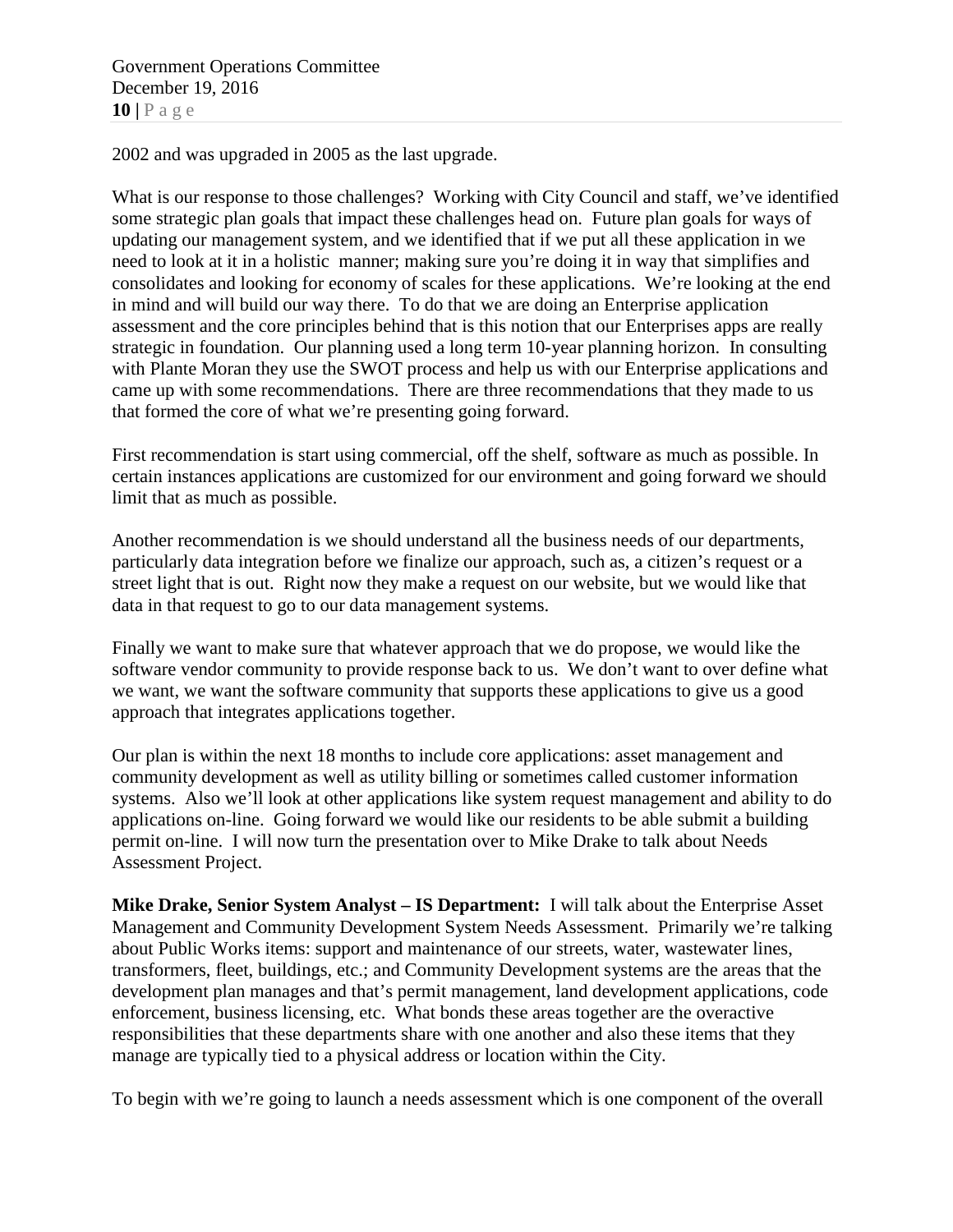Government Operations Committee December 19, 2016 **11 |** Page

project. A needs assessment actually defines where we are, where we need to be, and the process that we'll use to get there. The scope is going to be a needs assessment in the beginning, special systems design that's in the middle, and then an implementation plan is provided at the end. Our goal is to complete this project within 4 to 6 months; that's dependent on procuring resources from the vendor as well as our own resources internally, because this kind of project requires the internal house resources and outside consultant's expertise.

Mike showed a list of the major project activities and deliverables in sequential order. First we'll have strategy sessions with the executive staff and consultant, also called visioning sessions. This will educate staff on potential systems and also give feedback to the consultant so they understand the way we operate and what we're looking for. We'll then get into department staff interviews to capture both divisions and departments for either one of these systems. The consultant will perform an audit of the current software and business processes by Public Works and Community Development and then we'll lead a discussion of the industry best practices regarding these items; the development of an Asset Management program and a Community Development processes. They'll be recommended software from a proposed plan and associated budget with that plan; and finally they'll be a development of an RFP specifications that we can go to market with.

Our special process is a little unique. The City conducted a competitive RFP process. The team was comprised of staff from Public Works, Finance, and IS and from that the RFP process plan was selected for the Enterprise Asset Management Needs Assessment. During our contract negotiations we identified an opportunity which is the proposed consultants or the Enterprise Asset Management Needs Assessment also has significant experience in Community Development, and we went back out to the departments and consulted with them and then asked Plante Moran to provide us a bid for similar services for Community Development.

The one thing that re recognized was the overlapping assessments that provides some savings for us, such as, lower project management cost, travel cost will be less because we plan on having them onsite and during those visits to add a day or so that will allow us to capture both systems requirements; and also provide opportunity to expedite the timeframe of both of these projects.

Our project partner is Plante Moran. They are a national company with both a regional and local presence. What made them unique in our assessment is they are vendor independent which means they have no working relationship with these software vendors, no agreements or affiliation. We feel the recommendations that they'll provide will be in the best interest of the City; not any vendor that they are actually supporting. The project manager tied into this project is a project manager professional. He's been in this business for many years and are members of several city/county organizations, including the Institute of Asset Management, American Public Works Association, and International City/County Association. Plante Moran has more than 30 years of experience providing service to municipal clients and they have shown us in their demonstrations the credibility of their experience that we are asking them to do for us.

**Ald. Lemke:** Would it be considered that our existing system with a new release or functions that are available from our existing vendor; would those be an alternative that's considered by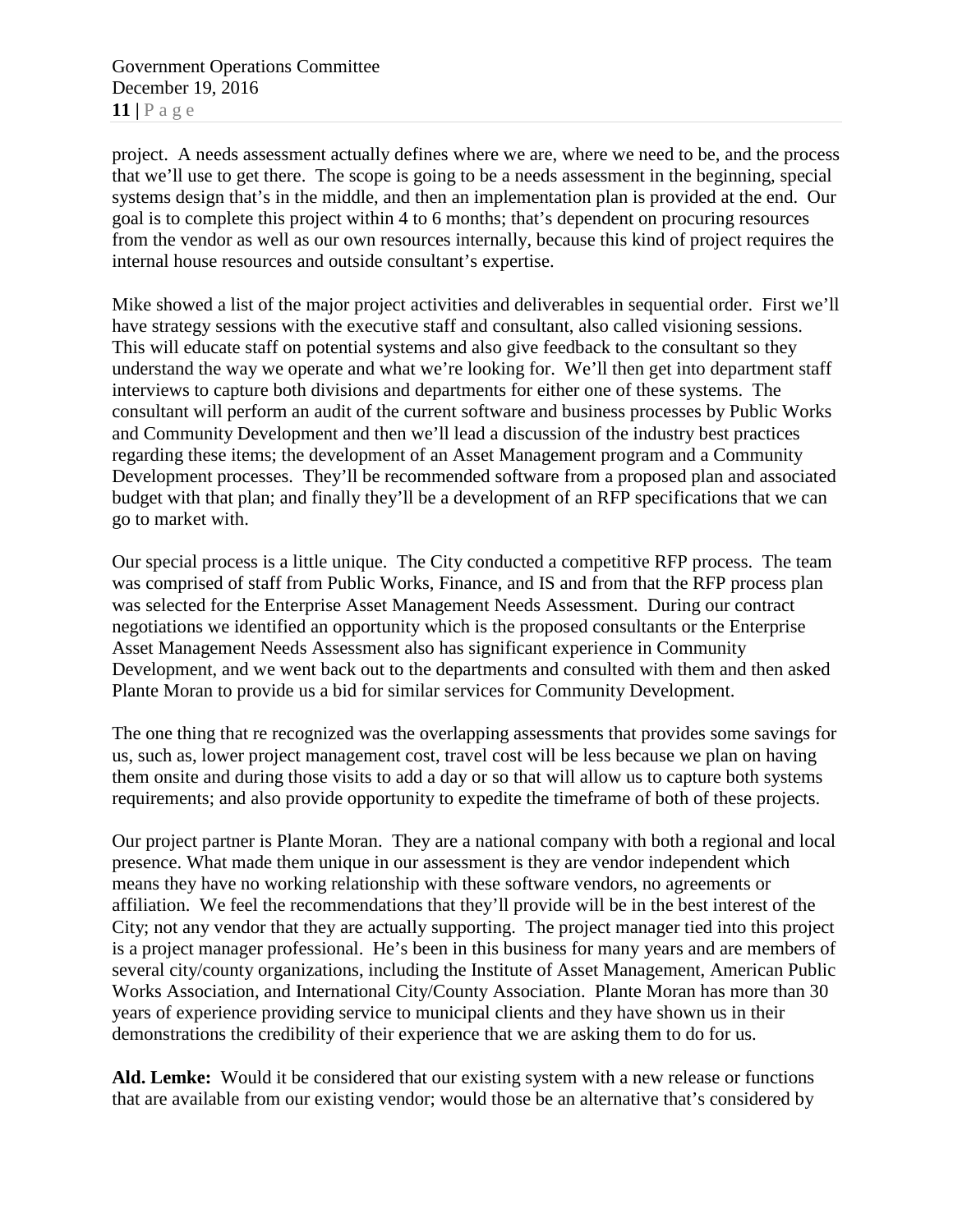Plante Moran? Or does it have to be entirely something new?

**Mike:** It wouldn't have to be something new. With regards to asset management that is a bit of a reach. The systems we have for our asset management is we have some that are Excel spreadsheets up to the point where we have more mature applications. None of them are connected in any way with one another. Community Development's application is just dated. The company that owns that software is still in business, it could be one that we look at for Community Development to see if there is a chance of upgrading it to fulfill our needs.

**Ald. Lemke:** Could there be some Community Development that interfaces with somebody that provides everything else?

**Mike:** Yes, there are. The company that does our Community Development also have a separate package that handles asset management. I expect they'll be looking at our RFP.

**Ald. Lemke:** Is the software that far along that it can integrate with GPS and that type of data?

**Mike:** One of the requirements that will come out of this will be mobile. The expectation is that both our field crews need to have to access that they can use remotely and also for our citizens to be able to submit requests, to look at permit status, etc. What's unique about this project and where it's overlapping between the two of them is we call it spatial. Everything we listed here has a location and we understand the integration with our GIS is critical and this is one of our base requirements.

**Ald. Lewis:** This is just for the consulting, this \$90K correct? Do we have any idea what the project cost will be?

**Larry:** Correct on the \$90K and there is a tentative budget with some items already in it; and this software has been identified that it has to be replaced down the road. Budget has been identified and part of the enterprise application strategy is to take a realistic look at all the applications. We're going to make sure we understand all possibilities of what will be for these different components. That will be in the fiscal 2018 budget. Some of these applications have already been identified as part of the budget.

**Ald. Lewis:** Is this a 5-year project?

Larry: This project here tonight, yes it can be; and depending upon the application and the order that we do it, it could be as little as 2 to 3 years or as much as 5 to 6 years.

Ald. Lewis: And then this will last for another 20 years?

**Larry:** Depending upon the functionality it provides the City, we could continue to stay with the same vendor with different releases. If we make good solid choices that are strategic, we'll get more long term value out of it.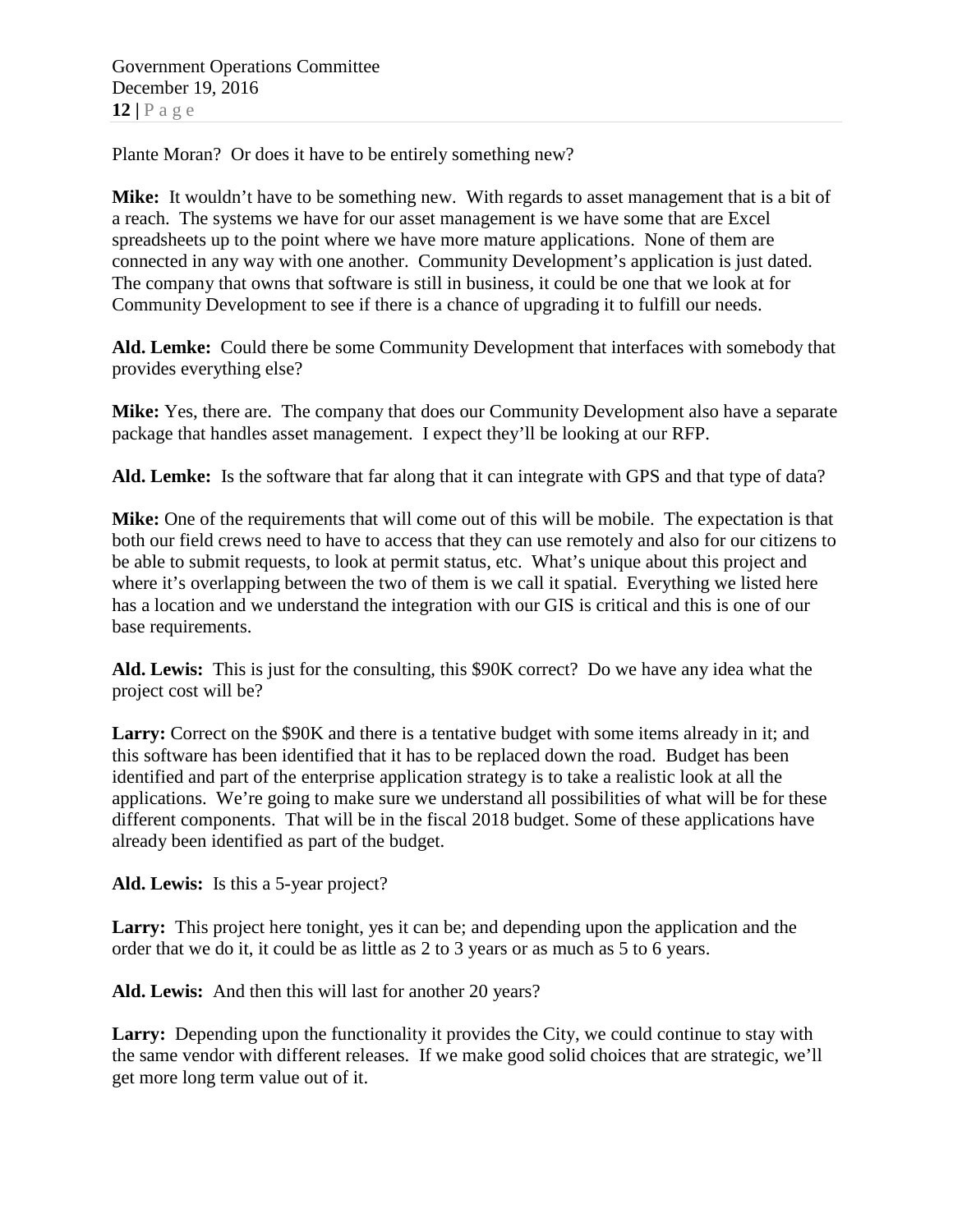Government Operations Committee December 19, 2016 **13 |** Page

**Mike:** One of the things they are going to provide for are applications. There are certain divisions of the City that are better prepared for this. Other areas that still using those spreadsheets may not be quite as prepared. This will be a phase by phase application and we will chose which departments will be the first ones.

**Ald. Lewis:** So when we're done with this system are we still going to talk within ourselves, it won't talk with anyone from another government entity?

**Larry:** Yes, these applications are built for our particular needs. There may be data sharing or opportunities down the road of co-locating our applications with other government entities, but this is not part of this strategy right now. This is intended for our own internal processes.

**Ald. Gaugel:** You said this process is expected to be 4 to 6 months that they're going to be doing consulting and we're phasing this in over 5 years; are we confident that this \$90K that we're spending, and it was two-prong with 105 hours with about \$25K that is consulting services; do we anticipate that to be finite? Is it going to drag on if we do the implementation over 5 years; are we going to go back to Plante Moran and they'll say you're in year 3 and you've used up your \$90K? Are they going to keep asking for money? When they give us a recommendation can we then say it's up to us to phase this in and thank you Plante Moran, we appreciate it and we're on our own from here?

**Mike:** I'm confident that the \$90K will be just for the project. It won't drag on. The program we develop with their assistance, will be something we can live with during the time we are implementing this software.

**Ald. Gaugel:** Once they give us the recommendation, is it up to us to select the vendors or either go with their recommendations or modify them to a certain extent, and then implement – that's on us? The question was that this is just the consulting piece and then we move forward in buying all these different software packages and it then is on the City's shoulders to implement and put in place, and Plante Moran steps to the background – correct?

### **Mike:** Correct.

**Vice Chair Payleitner:** My understanding is this assessment will be about 9 months and then 18 months to put out an RFP?

**Larry:** Yes.

**Ald. Lemke:** If we're talking about data migration that would be separate and outside of this. We chose the system and we're doing data cleansing and migration – that's for the next package?

**Larry:** Yes.

**Ald. Bancroft:** We have our assessment done, recommendations are made, we go out and decide what we're going to do in terms of applications; is there an ongoing role for Plante Moran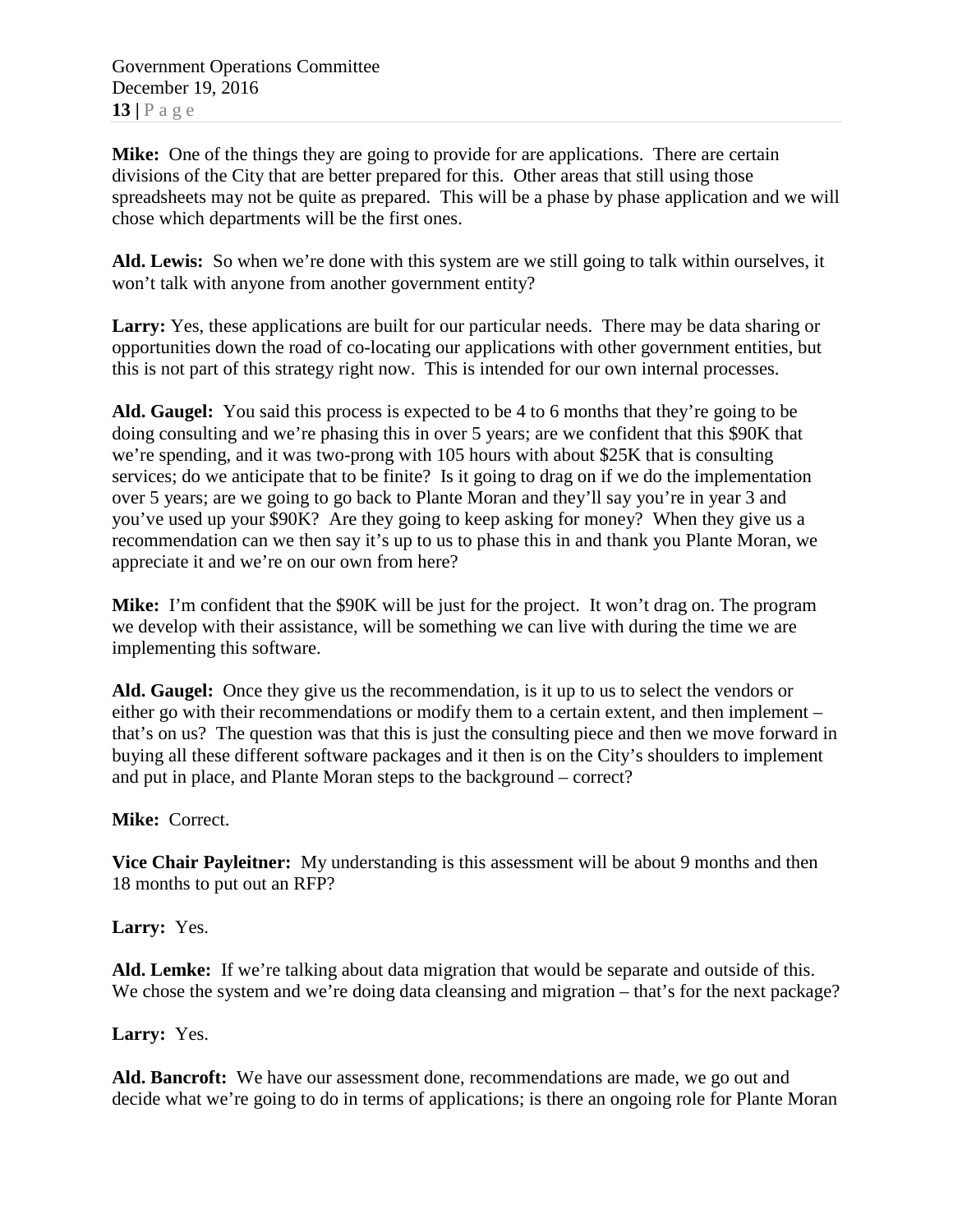with respect to the implementation of these?

**Mike:** As of right now there is not. When we put out this RFP we asked the consultants for these additional services. The next step is the selection process and a consultant can be used for that as well; and once the application process begins the consultant can be used for that too. The selection process and implementation process, the main reason for that was to get some budget figures that we could look at. As far as this is concern, Plante Moran's work ends when we have the RFP done. There is nothing that we're contractually obligated to do with them beyond that.

Motion by Ald. Lemke, second by Turner to recommend approval of an agreement with Plante Moran to provide a work order/asset management and community development system needs assessment for a not-to-exceed cost of \$89,965.

**Roll Call**: Ayes: Silkaitis, Lemke, Turner, Bancroft, Krieger, Gaugel, Bessner, Lewis. Nays: None; Absent: Stellato. Vice Chair Payletiner did not vote as Chairman. **Motion Carried.**

### **6. Finance Department**

**a. Presentation Update regarding City's Preliminary Financial Results for 2nd Quarter ending October 31, 2016 – Information Only.**

**Chris Minick:** This October 31, 2016 report represents six months of our fiscal year. There is nothing tremendously remarkable in any of the numbers; the results are where we expected them to be and are pretty consistent with prior years.

**Ald. Turner:** How are we doing with the State?

**Chris:** The State is making all their payments on income tax, state sales tax. We've recently begun receiving the video gaming taxes. The one issue we've had with the State which has recurred and has been prevalent during this fiscal year is with regards to the income tax revenue that they share with us. Recently they have instituted some new accounting systems at the state level and its changed some of the allocations that they have done between the personal property replacement tax and income tax. All that said, that results roughly in a 14.5% decline in our income tax receipts between 20016 and 2015. We've been seeing that across the board. The indications we have is that this is going to continue and that may have the impact of lowering the income tax revenue we will get from the State compared to our expectations when the budget was adopted last year. They are paying their bills pretty much on time as they've gone so far. My understanding with regards to the 6-month budget that will expire here at the end of the month, none of our allocations are tied up in that. I believe those allocations have been approved through the end of the State's fiscal year which is June 30, 2017. The operations of the State itself is what is going to lapse as of December 31.

**Ald. Turner:** We're not the only city that's experiencing this formula?

**Chris:** No, it's been across the board with everyone. I've talked with my colleagues and it's been very consistent between 14%-15% and we're right in that range.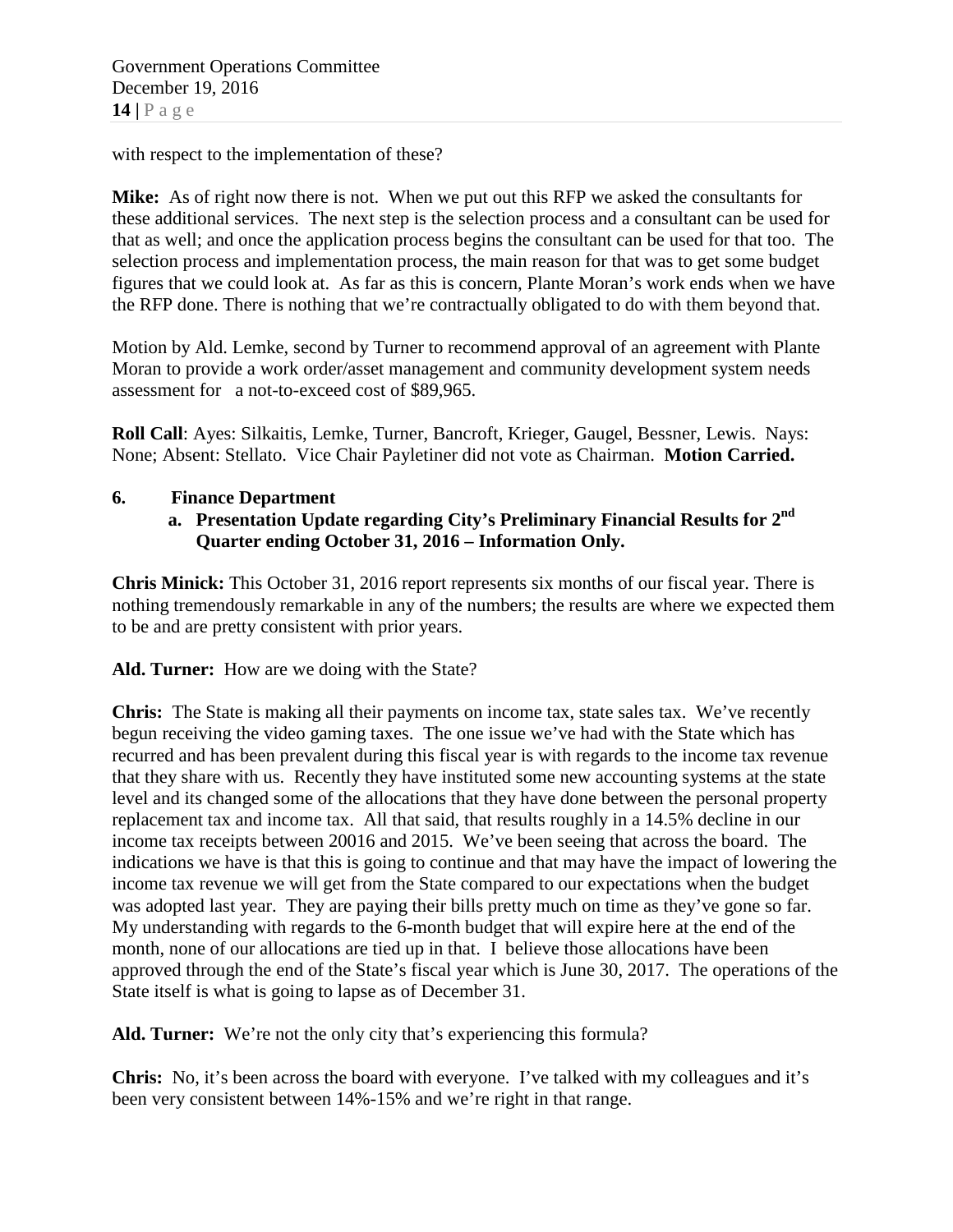Ald. Turner: I'm sure our representatives know about that in Springfield?

**Chris:** They do. We've sent letters requesting an explanation and that's what we've gotten so far. I understand they are going to continue to keep on the Department of Revenue to make sure we get a good explanation and a good accounting.

**Ald. Turner:** Our Local Distribution Funds, are they still coming in?

**Chris:** Yes, the delay is as consistent as it has been; 2 to 3 months.

**Ald. Turner:** If there was some mis-reallocation would you say some cities might get more of the personal property replacement tax than less of, but it seems like it's trending against everybody and makes me wonder how they come up with the 14 percent?

**Chris:** As of today, we haven't gotten a good explanation of that.

**Ald. Turner:** We should make our budget at this point?

**Chris:** We're forecasting right now that we'll not make the budgeted revenue for income tax specifically, but overall between our revenues and expenditures coming in under budget, we're projecting roughly a \$478K surplus in the General Fund at the end of April, 2017.

Motion by Ald. Lemke, second by Silkaitis to go into Executive Session to discuss Pending Litigation and Property Acquisition at 8:40 p.m.

**Roll Call**: Ayes: Silkaitis, Lemke, Turner, Bancroft, Krieger, Gaugel, Bessner, Lewis. Nays: None; Absent: Stellato. Vice Chair Payletiner did not vote as Chairman. **Motion Carried.**

### **7. Executive Session – None.**

- Personnel 5 ILCS  $120/2(c)(2)$ , 5 ILCS  $120/2(c)(5)$
- Pending Litigation 5 ILCS 120/2(c)(4)
- Probable or Imminent Litigation 5 ILCS 120/2(c)(4)
- Property Acquisition 5 ILCS  $120/2(c)(3)$
- Collective Bargaining 5 ILCS 120/2(c)(1)
- Review of Minutes of Executive Sessions 5 ILCS 120/2(c)(14)

Motion by Ald. Lemke, second by Turner to come out of Executive Session at 9:09 p.m.

**Voice Vote:** Ayes: Unanimous; Nays: None. Vice-Chair Payleitner did not vote as Chair. **Motion Carried.**

# **8. Additional Items from Mayor, Council, Staff or Citizens.**

### **9. Adjournment**

Motion by Ald. Lemke, second by Ald. Turner to adjourn meeting at 9:09 p.m.